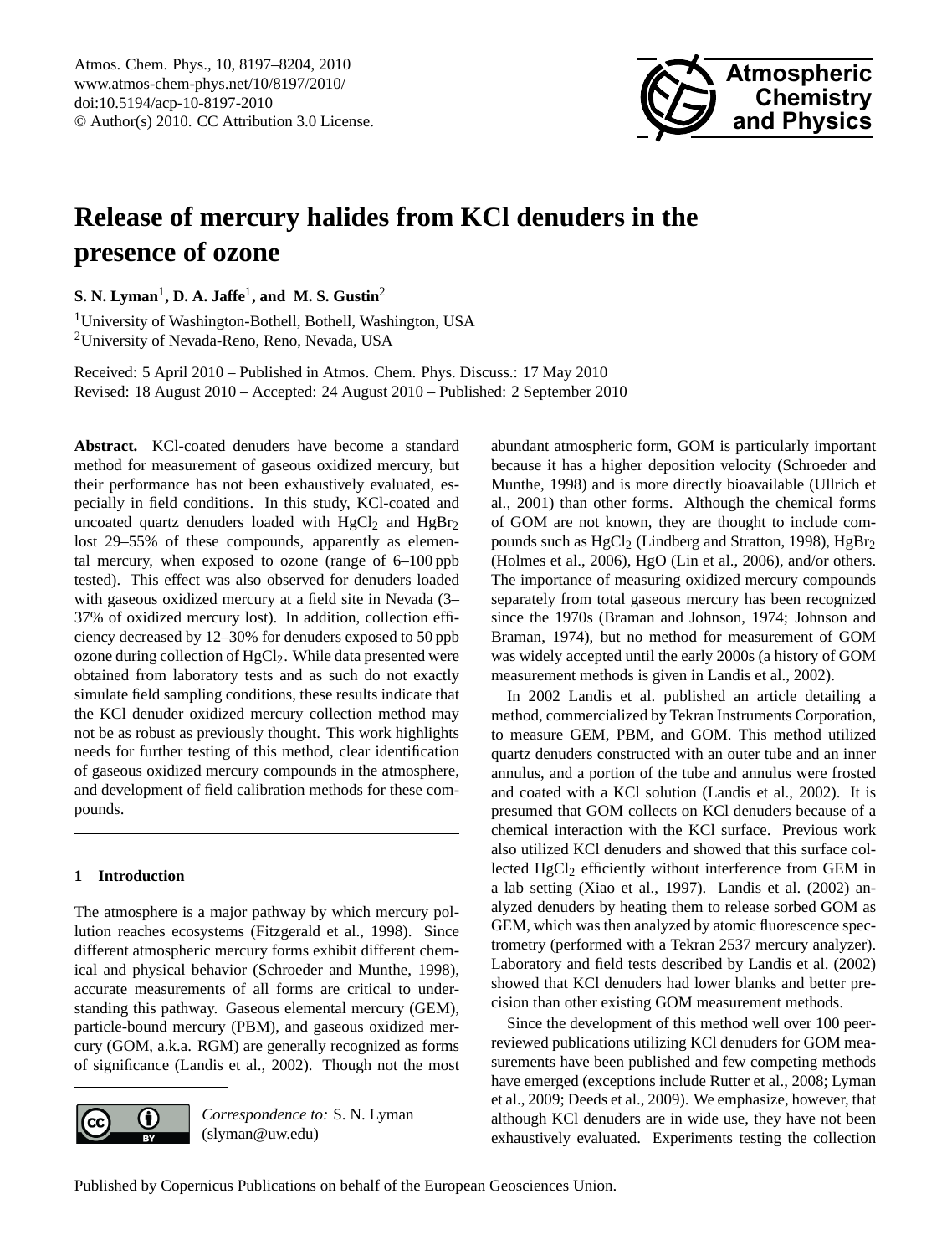

Fig. 1. Schematic of sampling system. All sample lines and the manifold upstream of the quartz denuders and pyrolyzer were heated to was heated to 500 °C and denuders were heated to 50 °C. Switching valves allowed only one denuder to sample at a time. Mass flows are shown (STP of  $0°C$ , 1013 mb). The Dasibi 1008-PC was supplied with ambient air that had passed through an activated carbon canister. 100 ◦C. Sample lines were constructed of 0.64 cm PFA tubing. Denuders were connected to manifold 1 via Delrin couplers. The pyrolyzer

in a relative sense via intercomparisons of identical denuder efficiency of KCl denuders have been performed in laboratory settings with purified air and a single GOM compound  $(HgCl<sub>2</sub>; e.g. Landis et al., 2002 and Xiao et al., 1997).$  Denuder performance in field settings has only been evaluated systems or comparisons of KCl denuders with alternative GOM methods (Munthe et al., 2001; Sheu and Mason, 2001; Landis et al., 2002; Aspmo et al., 2005; Lyman et al., 2009). Additionally, no robust calibration technique exists for GOM measurements.

In a departure from accepted methods, Swartzendruber et al. (2009a) recently reported measurements of GOM from aircraft using a dual channel system wherein total atmospheric mercury (TAM) was measured by a Tekran 2537 that pulled sample air through a pyrolyzer, and GEM was measured with another Tekran 2537 that pulled sample air through a KCl denuder and a particulate filter. High time resolution measurements of GOM were determined as TAM minus GEM (PBM was below detection in most cases). While this setup was unique, it still relied on KCl denuders to capture GOM. The results of this study were promising, and our group has continued field and laboratory work to characterize and improve this system. However, during multiple laboratory tests with  $HgCl<sub>2</sub>$  and  $HgBr<sub>2</sub>$  (i.e.  $HgX<sub>2</sub>$ ) added to ambient air, we noticed that the collection efficiency of KCl denuders was inversely related to ambient concentrations of

of KCl denuders have been performed in labora-<br>
ozone in sampled air. We present here the results of experi-Equal to sample as a single GOM compound are ments designed to 1) demonstrate whether  $HgX_2$  compounds FIGURE 2008-PC with a master with a model with a model with a model interest process of the carbon cannot be defined through an activated care released when exposed to ozone and 2) show whether deand ambient gaseous oxidized mercury loaded onto denuders nuders that sample GOM in the presence of ozone have lower collection efficiency than denuders that sample in ozone-free air.

## **2 Methods**

Three experimental designs were applied: In the first, denuders were exposed to ozone after being loaded with  $HgX_2$ in the laboratory to explore the effects of ozone on sorbed  $HgX_2$ . In the second, denuders were exposed to ozone after being loaded with ambient GOM at a field site in Nevada to determine whether ozone affected ambient GOM compounds. In the third, denuders were loaded with  $HgCl<sub>2</sub>$  in the laboratory in the presence or absence of ozone to simulate ozone exposure during field denuder sampling conditions.

#### **2.1 Laboratory system for loading denuders with HgX**<sup>2</sup>

for permeation were purchased from Sigma Aldrich and were The system used for loading denuders with  $HgX_2$  in the laboratory was adapted from that of Swartzendruber et al. (2009a), and is shown in Fig. 1. Mercury halides used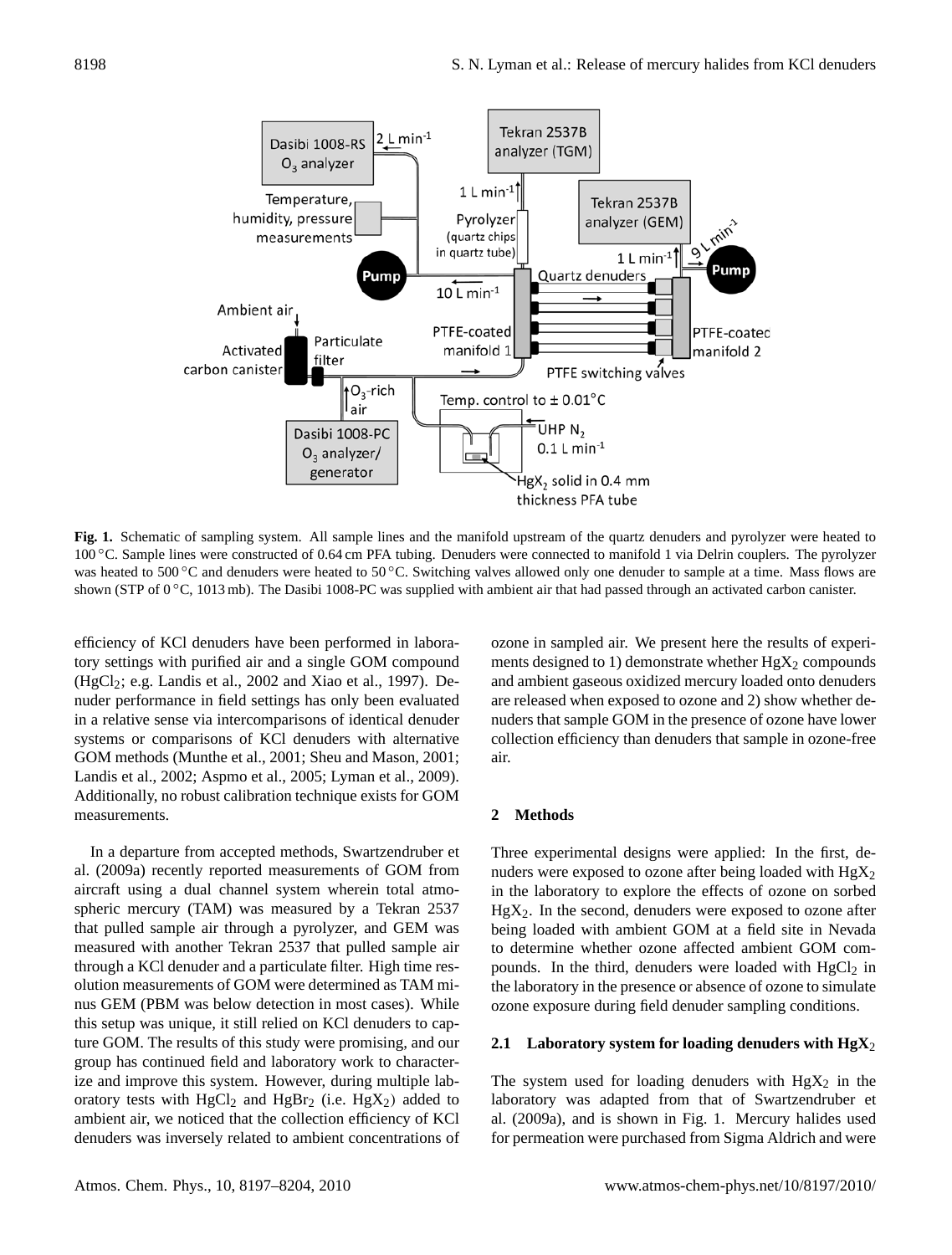99.999% and 99.998% pure  $HgCl<sub>2</sub>$  and  $HgBr<sub>2</sub>$ , respectively. The permeation rate for  $HgX_2$  was controlled by adjusting the temperature and/or permeable area of the permeation tube. The stability of the permeation rate was 8% (derived from replicate denuder samples), and there was no observable trend over time ( $p = 0.74$ ). The Tekran 2537B analyzers shown in Fig. 1 measured TGM concentrations in air that passed through the pyrolyzer and GEM concentrations in air that passed through a denuder at 2.5 min resolution. GOM concentrations were calculated based on the difference between these and from denuders directly.

Sample lines were kept at 100 ◦C to minimize wall loss of  $HgCl<sub>2</sub>$  and  $HgBr<sub>2</sub>$ . The standard inlet temperature for KCl denuder sampling has been 50 ◦C (Landis et al., 2002), but we found that at 50 ℃ sample lines quickly became contaminated by the permeated  $HgX_2$ . The rates of some chemical reactions, such as ozone decomposition, may have been accelerated by the higher temperature and could have slightly changed the chemistry of sample air. Significant thermal decomposition of mercury halides at this temperature is unlikely, since the theoretical reaction rate for  $HgCl<sub>2</sub>$  decomposition at 100 °C is  $\sim$ 1×10<sup>-26</sup> s<sup>-1</sup> (Wilcox and Blowers, 2004), and since the residence time of sample air in the heated portion of the system was ∼0.4 s.

The KCl-coated quartz denuders used in this study were identical to the denuders for manual sampling described by Landis et al. (2002) and were cleaned and coated according to the methods of Landis et al. (2002). Denuders consisted of an outer tube and an inner annulus, with a 25 cm etched active surface length and 1 mm of space between the outer tube and annulus. Coating was accomplished by drawing a 2.4 M KCl solution to the top of the active surface, drying the denuder, then conditioning the active surface at  $500\,^{\circ}\text{C}$ for 1 h. Denuders were blanked less than 24 h before loading by heating to  $500\,^{\circ}\text{C}$  for 30 min. In laboratory experiments air samples were collected for 1 h unless otherwise specified. The PTFE-coated manifolds in Fig. 1 accommodated up to four denuders, and typically valid samples were collected on three denuders, while the fourth was used during quality control checks. Denuder  $HgX_2$  concentrations did not depend on their position on the PTFE-coated manifold ( $p = 0.94$ ). One additional denuder was left uncapped during installation of sample denuders, and afterwards was re-capped and stored, then analyzed along with sample denuders as a blank.

#### **2.2 Denuder analysis system**

Denuders loaded with GOM were analyzed using the system shown in Fig. 2, which allowed control of ozone concentration, water vapor concentration, and denuder temperature. Ozone concentration was controlled by regulating the intensity of the ozone-generating UV lamp within the Dasibi 1008-PC. The Tekran 2537B measured the amount of mercury released from denuders with 2.5 min resolution. Soda 2.2 Denuder analysis system<br>
Lime transference analyzed using the system in two additional tests with KCl denuders loaded with<br>
tem shown in Fig. 2, which allowed control of ozone con-<br>
centration, water vapor concentrati



Fig. 2. Schematic of analytical system for quartz denuders. Tubing shown is 0.64 cm outer diameter PFA. Denuders were coupled  $(STP of 0°C, 1013 mb).$ to tubing via PTFE-lined thermoplastic caps. Mass flow is shown

with a mercury concentration below the detection limit of the 2537B, and, if no denuder was in place, the mercury concentration was not dependent on the ozone concentration.

Denuders loaded in the laboratory were analyzed within 24 h, and field denuders were analyzed within 2–4 days. During analysis, a denuder was installed on the system, then the Tekran 2537B pulled mercury-free air through it for 5 min to establish a baseline or zero value. Denuders were then either heated for 30 min or first subjected to a constant ozone concentration for 30 min, then heated for 30 min (no ozone during heating). During ozonation, denuders were kept at 50 ◦C. The amount of mercury collected by denuders was calculated as the sum of all the 2.5 min Tekran 2537B outputs during ozonation and/or heating (in pg), and was blank corrected using values from the initial 5 min of zeroing  $(\ll 1\%$  of total mercury on denuders).

# **2.3 Experimental design 1: ozonation after loading with**  $HgX_2$  in lab

In the laboratory, three sets of three KCl-coated denuders were loaded with  $HgBr_2$ , four sets were loaded with  $HgCl_2$ , and one set of uncoated (i.e. no KCl) denuders was loaded with HgCl<sub>2</sub>. For each set, two denuders and the accompanying blank were ozonated for 30 min then heated for 30 min, and one denuder was heated for 30 min without prior ozonation. Varying ozone and water vapor concentrations were used during these analyses.

In two additional tests with KCl denuders loaded with HgCl2, a blank KCl denuder was added immediately downstream from the sample denuder during analysis (via a Delrin coupler) to examine the nature of  $HgCl<sub>2</sub>$  loss during ozonation.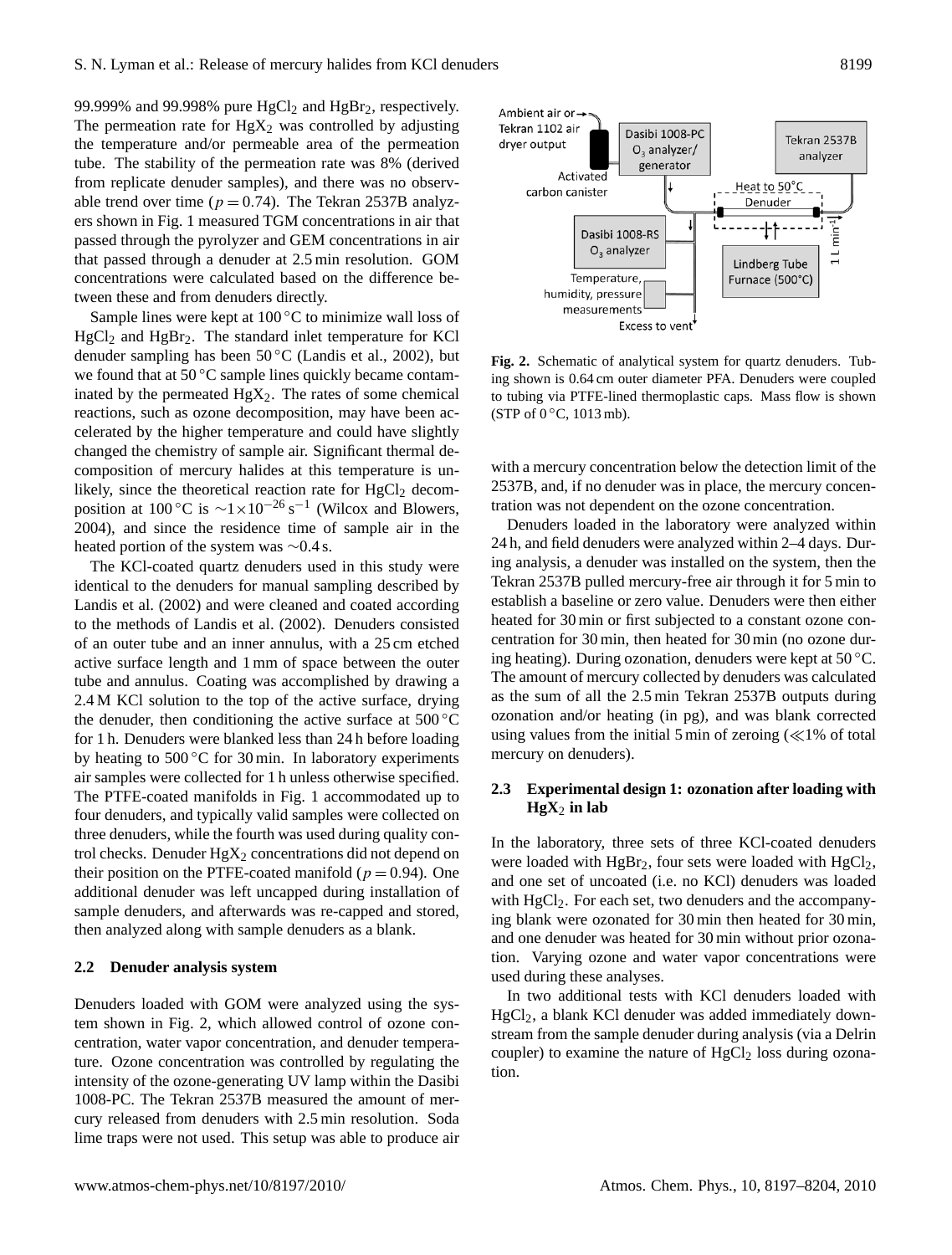

**Fig. 3.** Moving average (of five 2.5 min measurements) of  $HgCl<sub>2</sub>$  ple period of the Tekran 2537B analyzer.  $\frac{1}{2}$  and ozone concentration. HgCl<sub>2</sub> was added at a constant rate to were loaded as described in Sect. 2.1. The la particulate-filtered ambient air in a setup similar to that shown in Was analyzed by heating without ozone. ozone increased. Note that the 2.5 min detection limit for  $HgCl_2$ concentration was 76 pg m-3, while the 30 min detection limit was of GEM from a temperature controlled source (Tekran 2505) concentration (measured as the difference between TGM and GEM) Fig. 1, but the measured  $HgCl<sub>2</sub>$  concentration decreased as ambient concentration was  $76 \text{ pg m}^{-3}$ , while the 30 min detection limit was  $\sim$ 30 pg m<sup>-3</sup>.

#### **2.4 Experimental design 2: ozonation of field denuders**

Ambient GOM was collected onto three sets of KCl denuders at a field site established for measuring atmospheric mercury in Reno, Nevada (39.51° latitude, -119.72° longitude, elevation 1340 m; Lyman and Gustin, 2009). Air was pulled at 10 standard L min<sup>-1</sup> (standard conditions of 25 °C and 1013 mb) through triplicate denuders at 4 m above ground level and maintained at  $50^{\circ}$ C. Impactors with  $2.5 \,\mu$ m cutpoints were placed upstream of denuders to remove coarse particles. Field denuders were analyzed as described in Sect. 2.2.

# **2.5 Experimental design 3: ozonation during collection** of HgCl<sub>2</sub>

To determine whether the presence of ozone during collection of  $HgCl<sub>2</sub>$  influenced collection efficiency,  $HgCl<sub>2</sub>$  was loaded onto two denuders sequentially, one in the presence of 50 ppb ozone and one in ozone-free air (this was done for three sets of two denuders). After collection, both denuders and a blank were analyzed by heating for 30 min (no ozone).

## **2.6 Quality control and data processing**

Tekran 2537B analyzers were calibrated before and after each analysis period using their internal temperaturecontrolled permeation sources. Instrument performance was



Fig. 4. Mercury released from replicate denuders subjected to ple period of the Tekran 2537B analyzer. The blank denuder was prepared as described in Sect. 2.1, and the denuders with  $HgCl<sub>2</sub>$ were loaded as described in Sect. 2.1. The last denuder in the series  $\frac{1}{2}$   $\frac{1}{2}$   $\frac{1}{2}$   $\frac{1}{2}$   $\frac{1}{2}$   $\frac{1}{2}$   $\frac{1}{2}$   $\frac{1}{2}$   $\frac{1}{2}$   $\frac{1}{2}$   $\frac{1}{2}$   $\frac{1}{2}$   $\frac{1}{2}$   $\frac{1}{2}$   $\frac{1}{2}$   $\frac{1}{2}$   $\frac{1}{2}$   $\frac{1}{2}$   $\frac{1}{2}$   $\frac{1}{2}$   $\frac{1}{2}$   $\frac{1}{2}$  30 ppb ozone and/or heat, measured in pg released per 2.5 min samwas analyzed by heating without ozone.

into sample air via an external injection port. Permeation sources were checked quarterly by injections of a known quantity of GEM into mercury-free air.

As discussed by Swartzendruber et al. (2009b), the detection limit for Tekran 2537 analyzers can be improved by determining mercury mass from peak height instead of the default automated peak area integration method. In this work, mercury mass per 2.5 min sample (pg) and mercury concentration (pg m<sup>-3</sup>) were obtained by 1) processing the raw peak output of 2537B analyzers using a custom Matlab script to obtain peak heights, 2) determining a linear regression curve for mass loadings during internal calibrations (including zeros) versus peak height, 3) using the regression equation to determine pg mercury for each sample, and 4) dividing that value by the sample volume (at standard conditions of  $0^{\circ}$ C and 1013 mb) to determine concentrations.

or  $\overline{H}gC_1$ <br>
or sampled mercury-free air for at least 30 min, and<br>
To determine whether the presence of ozone during collec-<br>
terior limits for GEM, TGM, and GOM by differ-<br>
tion of HgCl<sub>2</sub> influenced collection effic At the start of each experiment, the 2537B analyzers sampled mercury-free air for at least 30 min, and detection limits for GEM, TGM, and GOM by difference were calculated as three times the standard deviation of concentrations measured during this period. Detection limits were  $0.09 \pm 0.03$  pg  $(34 \pm 12$  pg m<sup>-3</sup>; mean  $\pm$ standard deviation),  $0.16 \pm 0.03$  pg  $(64 \pm 12$  pg m<sup>-3</sup>), and  $0.19 \pm 0.04$  pg  $(76 \pm 15$  pg m<sup>-3</sup>), respectively. Denuder blanks were  $0.9 \pm 0.3$  pg, and the detection limit for GOM measured by denuders was  $0.9 \text{ pg} (1.5 \text{ pg m}^{-3})$ , calculated as three times the standard deviation of blanks.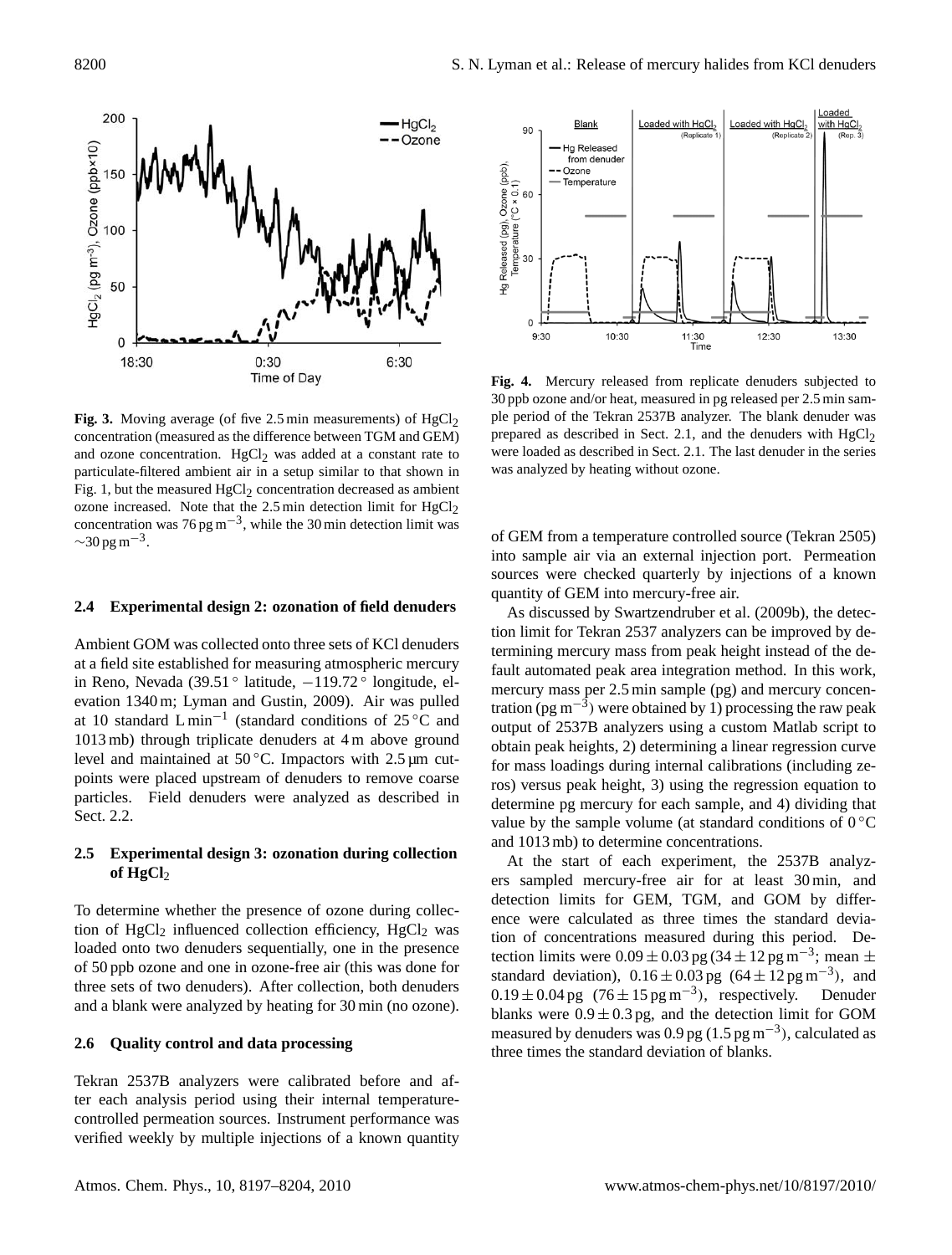**Table 1.** Results of experiments in which denuders were loaded with HgX<sub>2</sub>, then analyzed via 30 min ozone followed by 30 min heating at 500 °C with no ozone. The right-most columns show mean  $\pm$  standard deviation for two replicate denuders.

| Experimental design 1: ozonation after loading with $HgX_2$ in Lab |             |              |                 |              |                |                       |  |
|--------------------------------------------------------------------|-------------|--------------|-----------------|--------------|----------------|-----------------------|--|
| $HgX_2$                                                            | Denuder     | $O_3$ During | $H2O$ During    | Total Hg per | % Hg lost in   | % Hg lost in          |  |
| Compound                                                           | <b>Type</b> | Anlys. (ppb) | Anlys. $(g/kg)$ | Denuder (pg) | $2.5$ min $O3$ | $30 \text{ min } O_3$ |  |
| HgBr <sub>2</sub>                                                  | KCl         | 100          | 0.1             | $345 \pm 31$ | $24 \pm 3\%$   | $48 \pm 4\%$          |  |
| HgBr <sub>2</sub>                                                  | KCl         | 29           | 0.5             | $95 \pm 9$   | $11 \pm 3\%$   | $55 \pm 3\%$          |  |
| HgBr <sub>2</sub>                                                  | KCl         | 30           | 6.0             | $69 \pm 2$   | $16 \pm 0\%$   | $53 \pm 8\%$          |  |
| HgCl <sub>2</sub>                                                  | <b>KCl</b>  | 29           | 0.1             | $94 \pm 2$   | $22 \pm 4\%$   | $40 \pm 3\%$          |  |
| HgCl <sub>2</sub>                                                  | KCl         | 6            | 0.1             | $96 \pm 2$   | $5 + 2\%$      | $33 \pm 0\%$          |  |
| HgCl <sub>2</sub>                                                  | KCl         | 30           | 3.8             | $102 \pm 10$ | $17 \pm 4\%$   | $51 \pm 1\%$          |  |
| HgCl <sub>2</sub>                                                  | <b>KCl</b>  | 29           | 0.3             | $11 \pm 1$   | $26 \pm 0\%$   | $37 \pm 1\%$          |  |
| HgCl <sub>2</sub>                                                  | uncoated    | 29           | 0.1             | $95 \pm 3$   | $10 \pm 2\%$   | $29 \pm 7\%$          |  |

**Table 2.** Results of experiments in which denuders sampled ambient GOM at the Nevada field site. Denuders were analyzed via 30 min of ozone followed by 30 min of heating at  $500^{\circ}$ C with no ozone.

| Experimental design 2: ozonation of field denuders |              |            |                |            |                 |                  |              |                                  |                       |
|----------------------------------------------------|--------------|------------|----------------|------------|-----------------|------------------|--------------|----------------------------------|-----------------------|
| During Deployment at Field Site                    |              |            |                |            | During Analysis |                  |              |                                  |                       |
| Date                                               | Deploy       | $O_3$      | Temp.          | Humidity   | O <sub>3</sub>  | H <sub>2</sub> O | Total Hg Per | % Hg lost in                     | % Hg lost in          |
| Collected                                          | Length $(h)$ | (ppb)      | $(^\circ C)$   | $(\% )$    | (ppb)           | (g/kg)           | Denuder (pg) | $2.5 \text{ min}$ O <sub>3</sub> | $30 \text{ min } O_3$ |
| 2010/2/16                                          | 5.5          | $26 + 11$  | $11.5 \pm 2.9$ | $50 \pm 8$ | 30              | 0.1              | $45 \pm 33$  | $2 \pm 1\%$                      | $3 + 2\%$             |
| 2010/2/25                                          | 6.0          | $40 \pm 5$ | $7.7 + 2.1$    | $53 + 9$   | 30              | 0.3              | $15 \pm 9$   | $11 \pm 4\%$                     | $14 \pm 3\%$          |
| 2010/3/15                                          | 6.8          | $42 \pm 6$ | $11.3 \pm 3.6$ | $24 \pm 6$ | 30              | 0.1              | $40 \pm 16$  | $20 \pm 3\%$                     | $37 \pm 10\%$         |

#### **3 Results and discussion**

Figure 3 shows an example of the multiple observations that prompted this investigation. These initial experiments (described in the Introduction) were performed using a system similar to that shown in Fig. 1. They were carried out with the intention of performing quality control checks on the system described by Swartzendruber et al. (2009a). In Fig. 3 when the ambient ozone concentration was near zero ppb, the HgCl<sub>2</sub> concentration measured as the difference between TGM and GEM was about  $150 \text{ pg m}^{-3}$ , but as the ozone concentration increased to about 5 ppb the measured  $HgCl<sub>2</sub>$ concentration dropped to about half its original value, resulting in an anticorrelation between  $HgCl<sub>2</sub>$  concentration and ozone  $(r = -0.70, p < 0.001)$ . Experimental Designs 1–3 (Sects. 2.3–2.5; results below) were designed to determine whether the change in  $HgCl<sub>2</sub>$  concentration could be explained by the change in ozone concentration.

Table 1 shows that denuders loaded with  $HgX_2$  in the laboratory and then ozonated for 30 min released 29–55% of the  $HgX_2$  originally present on denuders. A representative analysis of a set of loaded denuders is shown in Fig. 4. The percentages of  $HgX_2$  released in 30 min of ozonation were not significantly different for different ozone or water vapor concentrations, different  $HgX_2$  concentrations or species, or presence or absence of KCl coatings (possibly due to small sample sizes;  $n = 2$  for each condition). However, the percentages of  $HgX_2$  released in the first 2.5 min were significantly different for 30 versus 6 ppb ozone ( $p = 0.03$ ), for KCl-coated versus uncoated denuders ( $p = 0.02$ ), and for denuders loaded with HgCl<sub>2</sub> versus HgBr<sub>2</sub> ( $p = 0.04$ ). The percentages of  $HgX_2$  released from denuders in the presence of high versus low water vapor concentrations were marginally significant for denuders loaded with HgBr<sub>2</sub> ( $p = 0.07$ ), and insignificant for denuders loaded with HgCl<sub>2</sub> ( $p = 0.25$ ). The percentage of  $HgCl<sub>2</sub>$  lost from denuders did not depend on the amount of HgCl<sub>2</sub> they contained ( $p = 0.34$ ). Note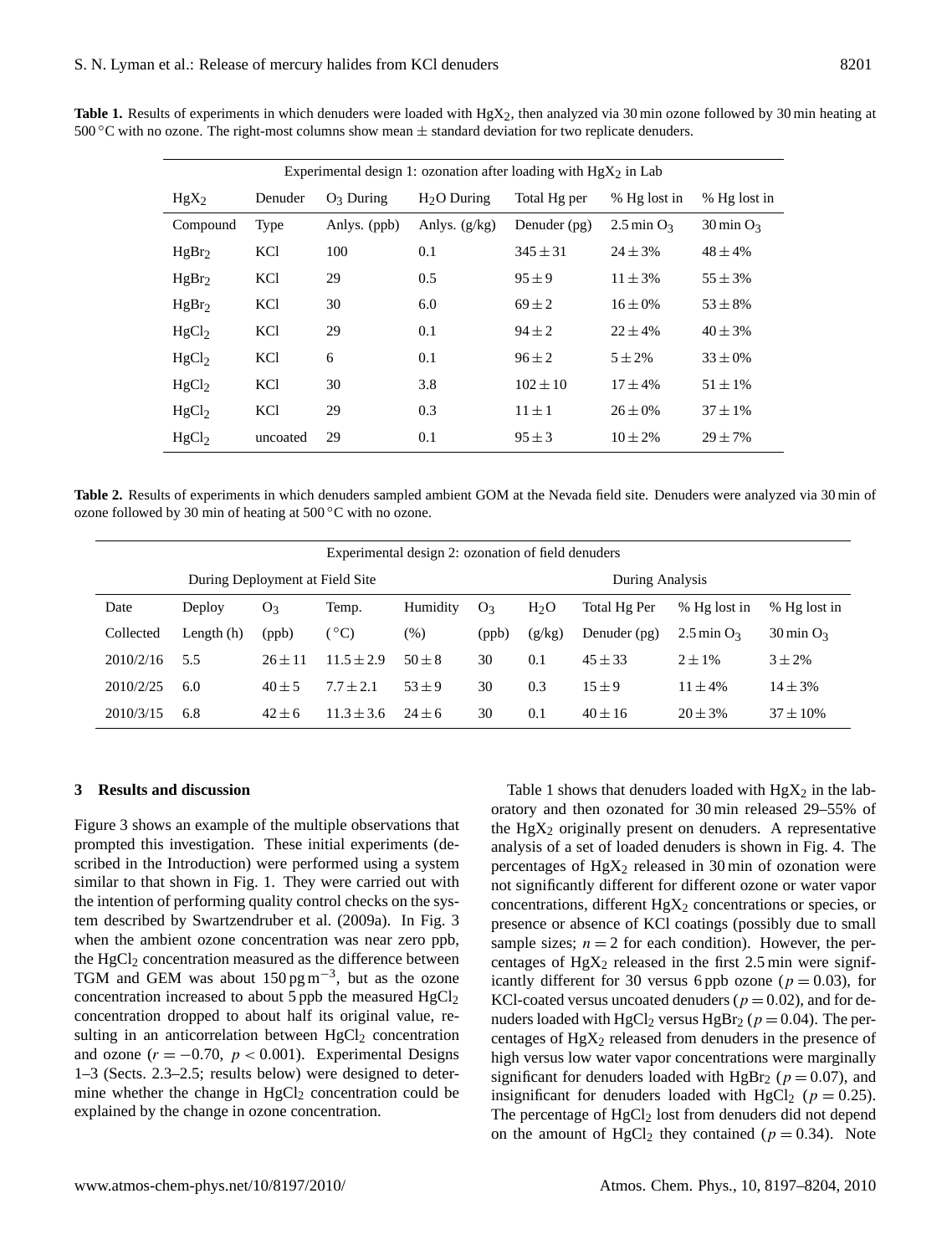Table 3. Mercury collected by KCl denuders loaded with HgCl<sub>2</sub> in the presence of 50 ppb ozone or no ozone.

| Experimental design 3: ozonation during collection of $HgCl2$ |                                      |                                         |              |            |  |  |  |
|---------------------------------------------------------------|--------------------------------------|-----------------------------------------|--------------|------------|--|--|--|
|                                                               | Denuder with<br>Ozone During Loading | Denuder without<br>Ozone During Loading |              |            |  |  |  |
| $O_3$ Conc.                                                   | Total Hg on                          | $O3$ Conc.                              | Total Hg on  | Difference |  |  |  |
| (ppb)                                                         | Denuder (pg)                         | (ppb)                                   | Denuder (pg) | (% )       |  |  |  |
| 50                                                            | 85                                   | $\Omega$                                | 110          | 23%        |  |  |  |
| 50                                                            | 89                                   | $\Omega$                                | 101          | 12%        |  |  |  |
| 50                                                            | 86                                   |                                         | 123          | 30%        |  |  |  |

that the precision of replicate KCl denuder measurements is on the order of 15% (Landis et al., 2002).

While it is possible that the ozone generator produced reactive compounds other than ozone that influenced these results, it is likely that ozone was the dominant reactant. A literature search and inquiries to manufacturers were unable to produce evidence for the production of significant amounts of non-ozone reactive compounds by UV lamp-based ozone generators. Blank denuders released  $0.5 \pm 0.5$  pg mercury when exposed to ozone, less than 1% of the amount released from loaded denuders, indicating that the ozone generator was not a significant mercury source.

We note that the analytical system employed for the above experiments is different from typical sampling conditions for KCl denuders in that 1) the flow rate through denuders was lower during ozonation; 2) the denuders were exposed to ozone after collection of oxidized mercury, instead of during collection; 3) mercury halides were used as surrogates for ambient GOM compounds, the chemical speciation of which is unknown; 4) denuders were exposed to ozone in activated carbon-scrubbed air, not ambient air. Due to these differences, the amount of oxidized mercury lost from denuders in these experiments is likely not quantitatively representative of any bias caused by ozone in typical field conditions.

Table 2 shows that denuders loaded with GOM at the Nevada field site also lost mercury in the presence of ozone, though the percent loss was more variable. While variability was high among different sample sets, the amount of ozonemediated mercury loss within each sample set was quite consistent, indicating good experimental control. This shows that ozone can remove oxidized mercury compounds collected from the ambient atmosphere, though more comprehensive research is clearly merited. The cause of variability among field denuder sample sets may be due to differences in atmospheric composition during collection that caused GOM on denuders to respond differently to ozone. Alternatively, since the amount of mercury released from denuders in Experimental Design 1 was different for  $HgCl<sub>2</sub>$  and  $HgBr<sub>2</sub>$  for the first 2.5 min of ozonation, it is possible that differences in

the chemical speciation of GOM at the field site contributed to the variability of results. The observed variability in these results and those from laboratory denuders may also be due to other factors such as small variations in the KCl coating or geometry of denuders, or other factors that are as yet unknown.

Table 3 shows that the amount of  $HgCl<sub>2</sub>$  collected by denuders in the presence of 50 ppb ozone was  $21 \pm 9\%$  less than the amount collected by denuders in ozone-free air (10 L min−<sup>1</sup> sampling rate). At the same time, GEM concentrations measured downstream of denuders were higher in 50 ppb ozone than in ozone-free air ( $p = 0.07$ ), which was likely due to mercury released from denuders during sampling of  $HgCl<sub>2</sub>$  in the presence of ozone.

When newly blanked denuders were placed downstream from denuders loaded with  $HgCl<sub>2</sub>$  and 30 ppb ozone was added, the downstream denuders collected  $0.07 \pm 0.02$  pg mercury, a value that was less than denuder blanks ( $p = 0.02$ ) and less than 1% of the ozone-induced loss of  $HgCl<sub>2</sub>$  from the upstream denuders. We expect that little ozone was experienced by the downstream denuders in this setup, since Lynam and Keeler (2005b) showed that at an ambient ozone concentration of 29 ppb, 95% of ozone in sample air is destroyed as it passes through KCl denuders. Thus, mercury released from denuders in the presence of ozone was in a form that was not captured by the downstream KCl denuder or the subsequent sample lines and particulate filter of the 2537B analyzer. This suggests that the liberated mercury may have been GEM.

The HgCl<sub>2</sub> concentration derived from KCl denuders was not different from the concentration derived from uncoated denuders ( $p = 0.81$ ), indicating that uncoated denuders collected HgCl<sub>2</sub> as efficiently as KCl-coated denuders. What is more, in preliminary experiments with a modified version of the setup in Fig. 1, we sampled HgCl<sub>2</sub> at 10 L min<sup>-1</sup> with an uncoated denuder followed by a KCl denuder coupled immediately downstream with a Delrin coupler (both denuders were kept at 50 °C). In these experiments ( $n = 2$ ), breakthrough from the uncoated denuder to the KCl denuder was  $0.5 \pm 0.1$ %, less than the breakthrough for KCl denuders determined in a similar experiment by our group (2.1%), and less than the breakthrough reported by others for KCl denuders (3.9% by Feng et al., 2000; 6% by Landis et al., 2002). While our experiments with uncoated denuders involved only HgCl2, these lines of evidence indicate that some GOM compounds may not require KCl or any other chemical coating for efficient collection, provided no ozone is present.

#### **4 Implications**

These findings show that GOM measurements made with KCl denuders may be biased low in the presence of ozone, and the extent of the bias may depend on ambient ozone concentrations. While the different experiments performed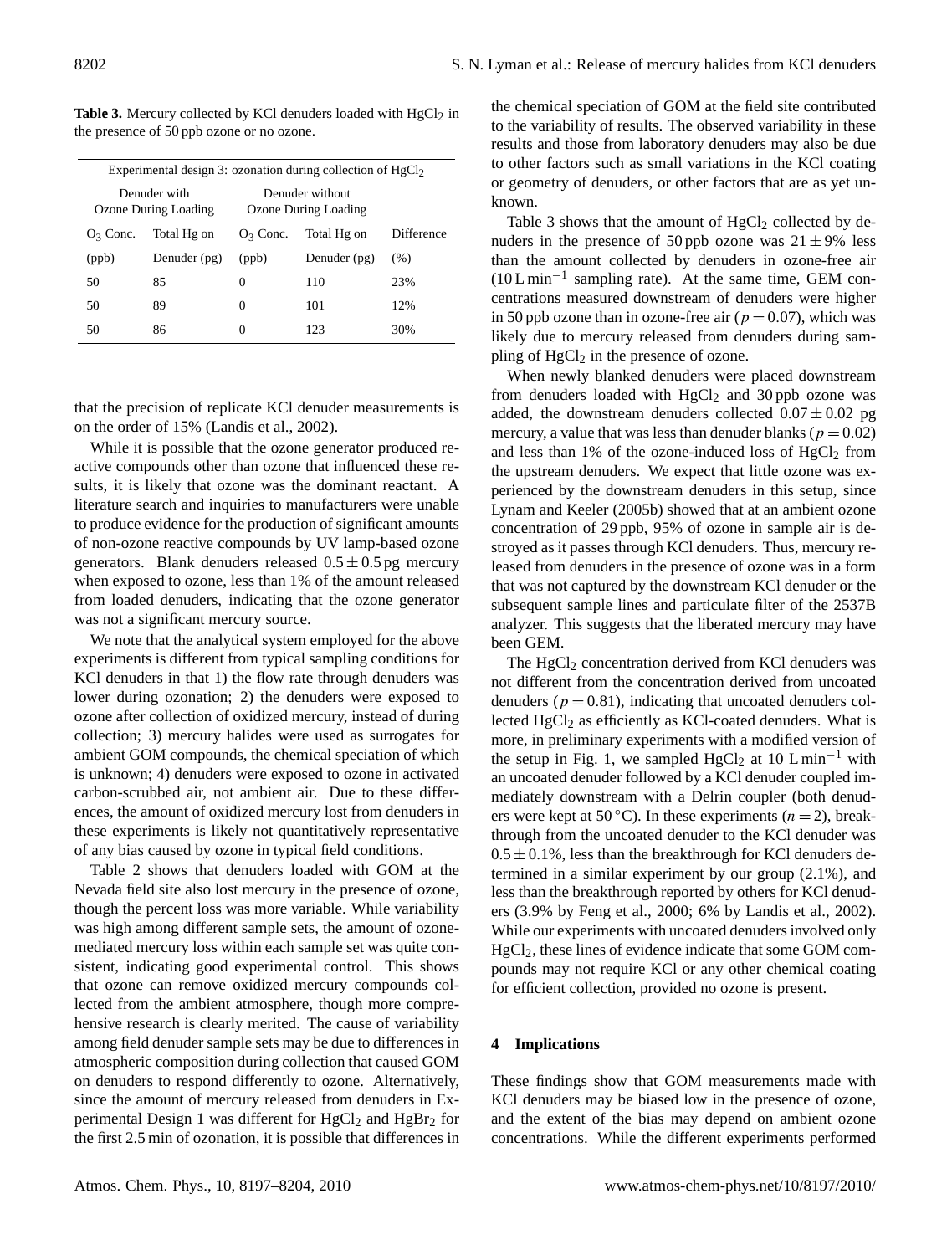yielded different rates of oxidized mercury loss from KCl denuders, all experimental designs demonstrated a significant loss of mercury when denuders were exposed to ozone, showing that this effect is consistent for ambient (Fig. 3) and lab-produced ozone (Table 1), ambient (Table 2) and labproduced oxidized mercury compounds (Table 1), and in idealized (Table 1) and more typical sampling conditions (Table 3).

We note that our findings corroborate those of Engle et al. (2005), which showed that ozone increased the flux of mercury from HgCl<sub>2</sub>-enriched soils, though they reported that both GEM and GOM were released. Zhang et al. (2008), Watras et al. (2009), and Gustin and Ladwig (2010) also point to daytime atmospheric oxidants as drivers of mercury release from soils, laboratory surfaces, and coal combustion waste products, respectively. Our research shows that oxidized mercury compounds on inert surfaces (uncoated quartz denuders) can be removed in the presence of ozone, pointing to a possible mechanism for this phenomenon.

Several studies have reported a positive correlation between ambient ozone and GOM concentrations (e.g. Swartzendruber et al., 2006; Lynam and Keeler, 2005a; Choi et al., 2008; Peterson et al., 2009), but these do not constitute opposing evidence, since the effects of an ozone-induced bias on GOM measurements could feasibly be outweighed by a temporal relationship between the two compounds in the atmosphere. Note also that in a sampling setup which measures GEM downstream of a KCl denuder (e.g. the Tekran 1130 system) any oxidized mercury lost from denuders during sampling can be expected to be measured as GEM. In other words, while ozone may bias GOM measurements low, TGM (i.e. GEM + GOM) is likely unaffected.

The results presented here show that a bias exists under controlled conditions for  $HgX_2$  compounds, but they do not show the quantitative extent of the bias for field GOM measurements. Quantification of the extent of any ozone-induced bias on KCl denuder measurements in the real atmosphere will require the development of a robust field calibration/spike method for representative GOM compounds. Indeed, because of the labile nature of mercury compounds, and because of the uncertainty inherent in the preconcentration step required for trace mercury measurements, we feel that regular matrix spikes of representative gas-phase mercury compounds into ambient sample air should be an integral part of all atmospheric mercury measurements.

This work highlights the incompleteness of our understanding of GOM in the atmosphere and the need for further characterization of the KCl denuder method. Since almost all GOM measurements made in the past decade have utilized KCl denuders, confirmation of the existence and significance of an ozone-induced bias would likely have a broad impact on scientific understanding of GOM distribution and cycling. We recommend research in the following areas to increase our understanding of GOM in the atmosphere (as have others, e.g. Lindberg et al., 2007; Pirrone et al., 2008; Gustin and Jaffe, 2010):

- 1. Identification of the chemical forms of GOM,
- 2. Comprehensive evaluation of the KCl denuder method (and/or alternative methods), including its response to specific compounds and possible interferences, and
- 3. Development of a stable and traceable calibration method for a variety of oxidized mercury compounds that can be readily deployed during field measurements.

*Acknowledgements.* This research was funded by the National Science Foundation. The authors thank Tom Malamakal for assisting with laboratory work, and Matthieu Miller of the University of Nevada, Reno, for collection of field denuders.

Edited by: R. Ebinghaus

#### **References**

- Aspmo, K., Gauchard, P. A., Steffen, A., Temme, C., Berg, T., Bahlmann, E., Banic, C., Dommergue, A., Ebinghaus, R., and Ferrari, C.: Measurements of atmospheric mercury species during an international study of mercury depletion events at Ny-Ålesund, Svalbard, spring 2003. How reproducible are our present methods?, Atmos. Environ., 39, 7607–7619, 2005.
- Braman, R. S. and Johnson, D. L.: Selective absorption tubes and emission technique for determination of ambient forms of mercury in air, Environ. Sci. Technol., 8, 996–1003, 1974.
- Choi, H. D., Holsen, T. M., and Hopke, P. K.: Atmospheric mercury (Hg) in the Adirondacks: concentrations and sources, Environ. Sci. Technol., 42, 5644–5653, 2008.
- Deeds, D., Guerette, E., Tessier, A., and Ariya, P.: A Novel Method for the Study of the Chemical Speciation of Mercury in Air, Eos, 91, Abstr. A51G-0205, 2009.
- Engle, M. A., Gustin, M. S., Lindberg, S. E., Gertler, A. W., and Ariya, P. A.: The influence of ozone on atmospheric emissions of gaseous elemental mercury and reactive gaseous mercury from substrates, Atmos. Environ., 39, 7506–7517, 2005.
- Feng, X., Sommar, J., Gardfeldt, K., and Lindqvist, O.: Improved determination of gaseous divalent mercury in ambient air using KCl coated denuders, Fresenius' J. Anal. Chem., 366, 423–428, 2000.
- Fitzgerald, W. F., Engstrom, D. R., Mason, R. P., and Nater, E. A.: The case for atmospheric mercury contamination in remote areas, Environ. Sci. Technol., 32, 1–7, 1998.
- Gustin, M. and Jaffe, D.: Reducing the Uncertainty in Measurement and Understanding of Mercury in the Atmosphere, Environ. Sci. Technol., 44, 1573–2932, 2010.
- Gustin, M. and Ladwig, K.: Laboratory investigation of Hg release from flue gas desulfurization products, Environ. Sci. Technol., 44, 4012–4018, 2010.
- Holmes, C. D., Jacob, D. J., and Yang, X.: Global lifetime of elemental mercury against oxidation by atomic bromine in the free troposphere, Geophys. Res. Lett., 33, L20808, doi:10.1029/2006GL027176, 2006.